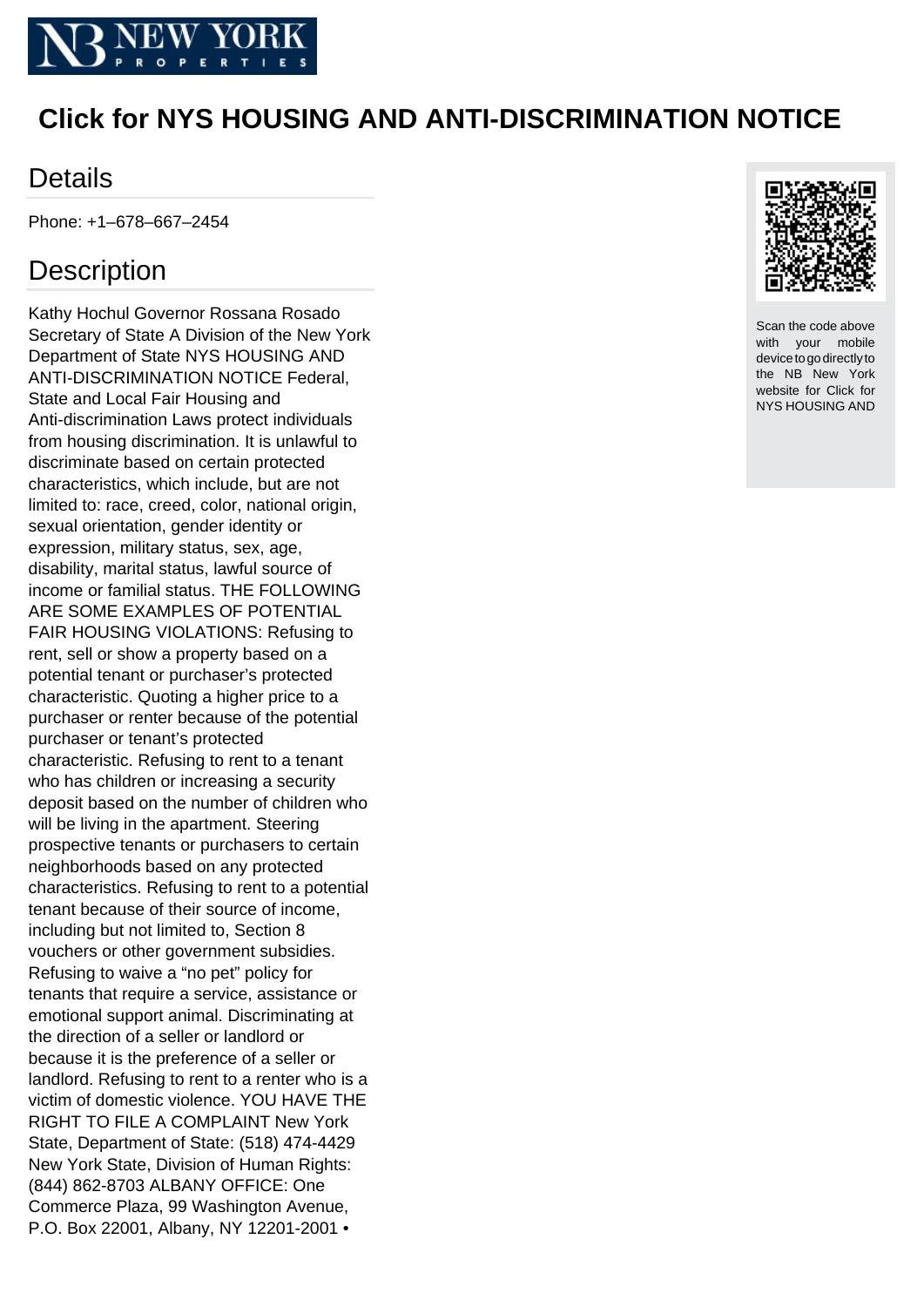Customer Service: (518) 474-4429 • Website: https://dos.ny.gov • E-Mail: licensing@dos.ny.gov REGIONAL OFFICES: • BINGHAMTON • BUFFALO • HAUPPAUGE • NEW YORK CITY • UTICA This sign must be prominently posted in all real estate broker o ces and at all public open houses. New York State Department of State, Division of Licensing Services (518) 474-4429 www.dos.ny.gov New York State Division of Consumer Rights (888) 392-3644 New York State Housing and Anti-Discrimination Disclosure Form Federal, State and local Fair Housing and Anti-discrimination Laws provide comprehensive protections from discrimination in housing. It is unlawful for any property owner, landlord, property manager or other person who sells, rents or leases housing, to discriminate based on certain protected characteristics, which include, but are not limited to race, creed, color, national origin, sexual orientation, gender identity or expression, military status, sex, age, disability, marital status, lawful source of income or familial status. Real estate professionals must also comply with all Fair Housing and Anti-discrimination Laws. Real estate brokers and real estate salespersons, and their employees and agents violate the Law if they: • Discriminate based on any protected characteristic when negotiating a sale, rental or lease, including representing that a property is not available when it is available. • Negotiate discriminatory terms of sale, rental or lease, such as stating a different price because of race, national origin or other protected characteristic. • Discriminate based on any protected characteristic because it is the preference of a seller or landlord. • Discriminate by "steering" which occurs when a real estate professional guides prospective buyers or renters towards or away from certain neighborhoods, locations or buildings, based on any protected characteristic. • Discriminate by "blockbusting" which occurs when a real estate professional represents that a change has occurred or may occur in future in the composition of a block, neighborhood or area, with respect to any protected characteristics, and that the change will lead to undesirable consequences for that area, such as lower property values, increase in crime, or decline in the quality of schools. • Discriminate by pressuring a client or employee to violate the Law. • Express any